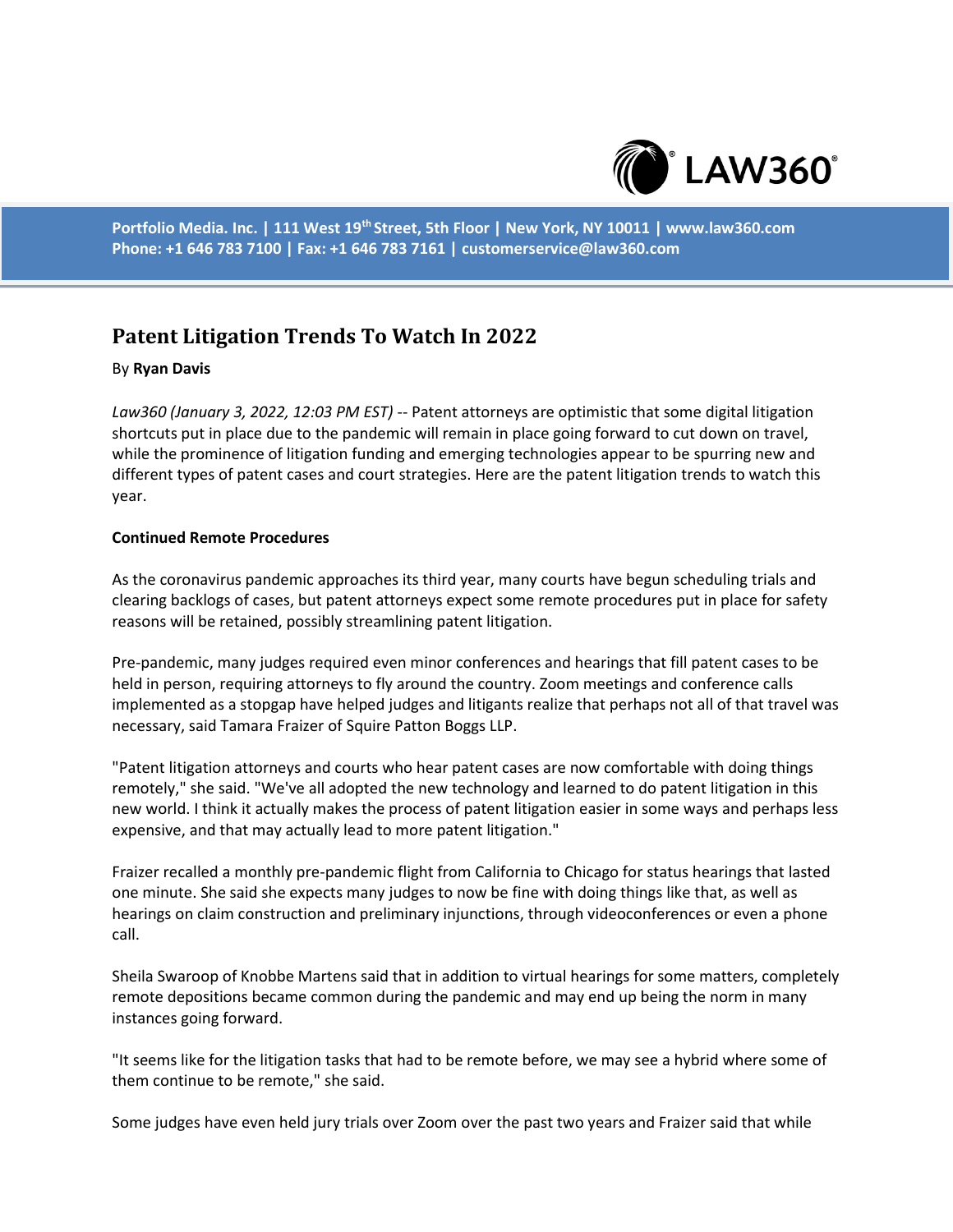that is unlikely to continue given the importance courts and attorneys place on connecting with jurors, a new era may have arrived where fewer aspects of patent cases require in-person attendance.

"Is patent litigation ever going to be cheap and easy? No," she said. "But certainly making it a little bit more manageable is probably a good thing for everyone involved."

### **Litigation Funding Reshaping Patent Cases**

For some time now, patent owners have been looking to litigation funding businesses, which finance court costs in exchange for a portion of any recovery, to help them afford bringing litigation, but the financial pressures brought on by the pandemic might make the practice more widespread.

"Smaller plaintiffs in the beginning had been seeking litigation funders to help with their cases, especially given the high cost of litigation," said Allison Altersohn of King & Spalding LLP. "But we've been seeing now that it's not just the small companies and it's actually moving to the larger companies as well."

The pandemic has made executives look more closely at their bottom line and even companies that could afford litigation "probably like more of the security of having some of the costs being handled, if they're willing to share in the potential upside of the awards," she said.

Having big money behind a patent case can reshape strategies, since patent owners may be less willing to settle early when they have the resources to fight in court. Ten-figure patent verdicts in recent years may have opened the eyes of patent owners to how lucrative a patent suit can be and led them to explore funding options.

"With the size of a number of the jury verdicts recently, I think people are taking more chances," Altersohn said.

Joseph Kuo of Saul Ewing Arnstein & Lehr LLP said he's gotten a lot more inquiries about litigation funding, which is especially advantageous for smaller companies or individual inventors that otherwise wouldn't be able to sue major corporations.

"I don't necessarily think it's a bad thing," he said. "The reality is litigation is super expensive, especially if you're going against a larger corporation. It's just not feasible for a smaller company or individual to bring suit against a company like that. So it does give an avenue that might not otherwise be there."

Kuo noted that funding can change the dynamics of litigation by potentially blunting the effectiveness of strategies large companies use to drive up the cost of litigation for patent plaintiffs, like filing an inter partes review or engaging in extensive motion practice.

As litigation funders become more active in looking for patent litigation to invest in, it could lead to an increase in patent enforcement, said Sailesh Patel of Schiff Hardin LLP.

"That could have a big impact," he said. "There's a lot of money that people have invested, hoping that patent litigation will have payoffs."

#### **New Types Of Patent Litigation**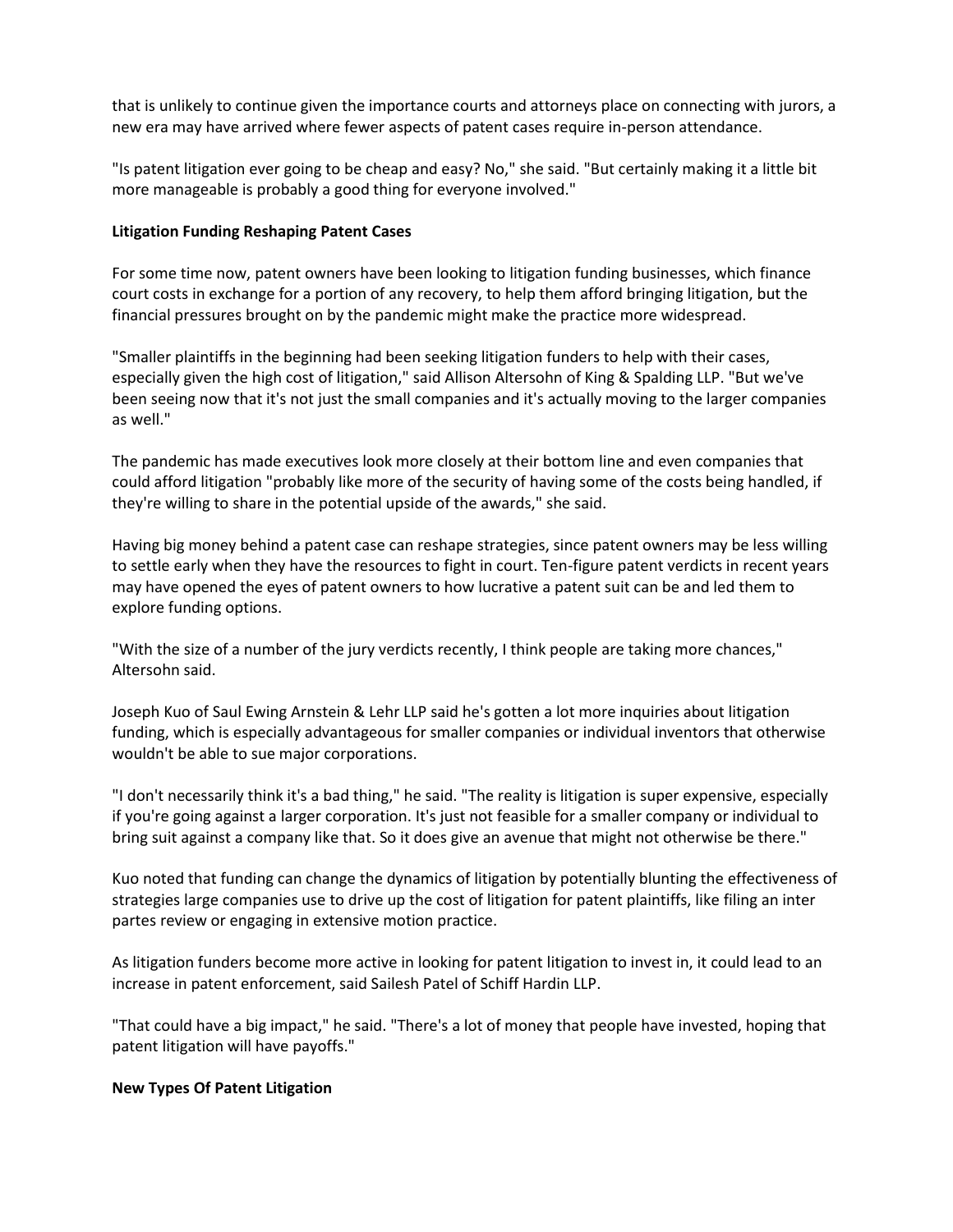Driven in part by litigation funding, in part by companies becoming more creative due to pandemic financial pressures and in part by lucrative emerging technologies, attorneys said there could be more variety in patent cases in the coming year.

While much of patent litigation involves either generic drugs or tech disputes brought by licensing companies against major players, there may be more suits by companies against their competitors, or disputes over emerging fields where patent infringement allegations haven't been much of a factor to date.

"I think generally we're seeing a diversification of patent lawsuits," Fraizer said. She noted that it started with the pandemic, which "may have been because folks saw an opportunity to monetize their patents in a hard time" and appears to have continued, with companies that haven't traditionally brought patent suits looking to do so.

"It seemed there was a desire and newly-recognized ability by many patent owners that patents could be enforced and perhaps monetized to their advantage," she said, adding that the continued trend "certainly suggests whatever realization made at the beginning of the pandemic changed how some view patent litigation as an option."

Clement Roberts of Orrick Herrington & Sutcliffe LLP said that whatever the reason, it's been intriguing to see more cases where one big-name operating company is suing another for patent infringement, something that had been unusual to see in recent years and will be worth watching.

"One thing that I think is really notable is that we're seeing more big, substantive competitor cases," he said, pointing to, for example, Broadcom Corp.'s ongoing patent litigation against Netflix Inc., and IBM's infringement suits against a number of major companies like and Priceline and pet retailer Chewy.com.

Patel noted that new types of technology often spur an attendant rise in patent litigation, pointing to the recent spate of patent suits over e-cigarette technology as an area to watch, as well as the possibility of more litigation over cannabis as legal sales take root.

While it's at the very early stages, Roberts said he'll also be watching for the emergence of patent litigation in the lucrative market for cryptocurrencies. The companies that operate various cryptocurrencies have begun issuing patents for certain aspects of the blockchains that operate them.

Before long, there will be cases where one crypto company is suing another "over their infringement of the technology and asking for disgorgement of their tokens," he said. "That's going to be a big, big deal next year and the year after because the seeds are being planted right now."

At the same time, Altersohn said that "while it's probably inevitable that this area will be subject to litigation at some point in time, I think it's on a longer horizon" since many cryptocurrency operators have alliances where they agree to share technology and not sue each other.

## **More To Watch**

*Essential patents in the spotlight*: In January 2021, Eastern District of Texas Judge Rodney Gilstrap barred Samsung from enforcing an injunction it won in a Chinese court against Ericsson in a dispute over standard-essential patents that later settled. Since related suits are often filed in many countries over this critical type of intellectual property, and foreign courts have spoken out in favor of